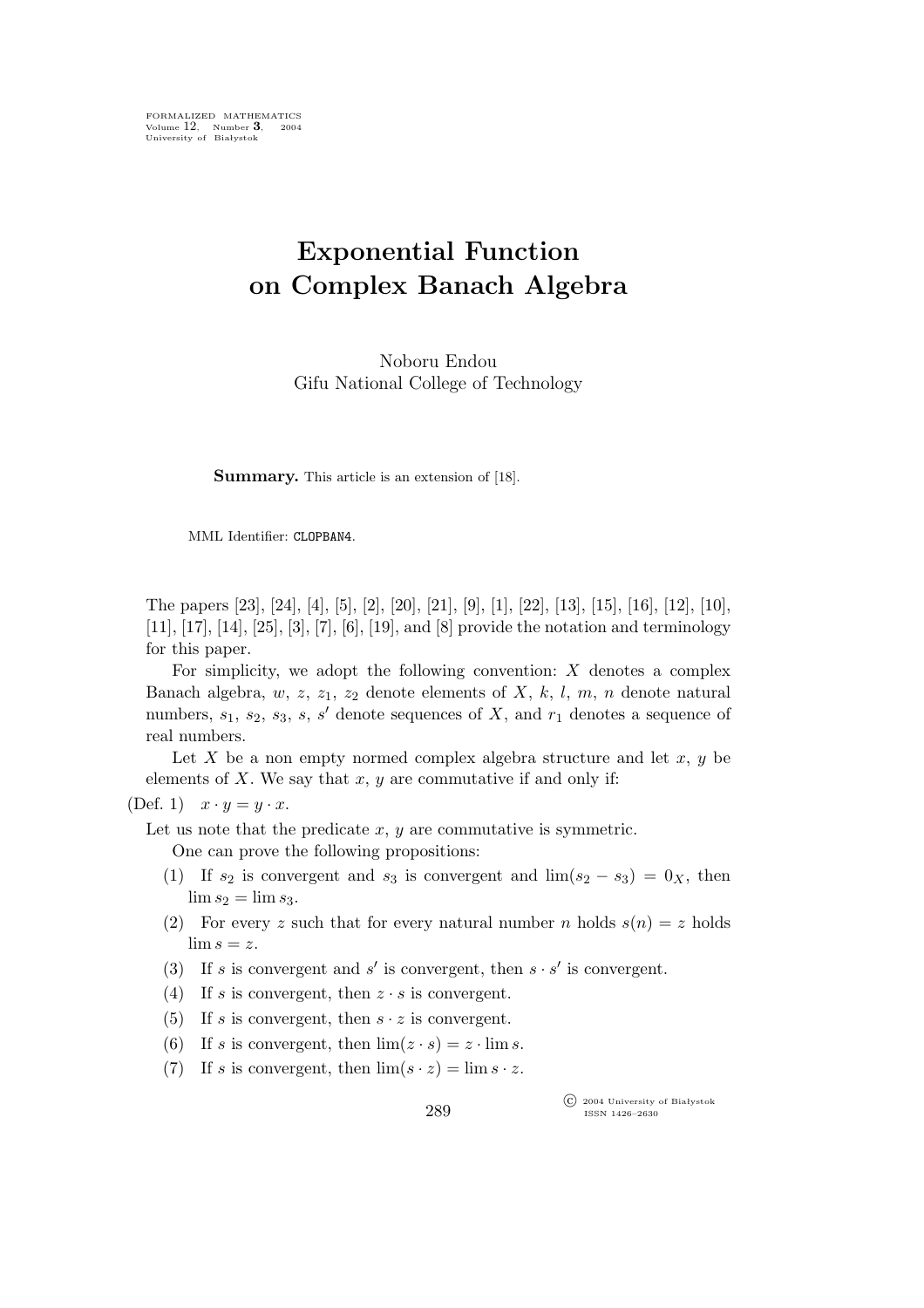## 290 NOBORU ENDOU

- (8) If s is convergent and s' is convergent, then  $\lim(s \cdot s') = \lim s \cdot \lim s'$ .
- (9)  $(\sum_{\alpha=0}^{\kappa} (z \cdot s_1)(\alpha))_{\kappa \in \mathbb{N}} = z \cdot (\sum_{\alpha=0}^{\kappa} (s_1)(\alpha))_{\kappa \in \mathbb{N}}$  and  $(\sum_{\alpha=0}^{\kappa} (s_1 \cdot z)(\alpha))_{\kappa \in \mathbb{N}} =$  $(\sum_{\alpha=0}^{\kappa} (s_1)(\alpha))_{\kappa \in \mathbb{N}} \cdot z.$
- $(10)$   $\|(\sum_{\alpha=0}^{\kappa}(s_1)(\alpha))_{\kappa\in\mathbb{N}}(k)\| \leq (\sum_{\alpha=0}^{\kappa}||s_1||(\alpha))_{\kappa\in\mathbb{N}}(k).$
- (11) If for every *n* such that  $n \leq m$  holds  $s_2(n) = s_3(n)$ , then  $\left(\sum_{\alpha=0}^{\kappa}(s_2)(\alpha)\right)_{\kappa\in\mathbb{N}}(m) = \left(\sum_{\alpha=0}^{\kappa}(s_3)(\alpha)\right)_{\kappa\in\mathbb{N}}(m).$
- (12) If for every *n* holds  $||s_1(n)|| \le r_1(n)$  and  $r_1$  is convergent and  $\lim r_1 = 0$ , then  $s_1$  is convergent and  $\lim s_1 = 0_X$ .

Let us consider X, z. The functor  $z \to \text{ExpSeq}$  yields a sequence of X and is defined as follows:

(Def. 2) For every *n* holds  $z \, \text{ExpSeq}(n) = \frac{1_C}{n!_C} \cdot z_N^n$ .

The scheme *ExNormSpace CASE* deals with a non empty complex Banach algebra *A* and a binary functor  $\mathcal F$  yielding a point of  $\mathcal A$ , and states that:

For every k there exists a sequence  $s_1$  of A such that for every n

holds if  $n \leq k$ , then  $s_1(n) = \mathcal{F}(k, n)$  and if  $n > k$ , then  $s_1(n) = 0_A$ 

for all values of the parameters.

Let us consider X,  $s_1$ . The functor Shift  $s_1$  yielding a sequence of X is defined by:

(Def. 3) (Shift  $s_1(0) = 0_X$  and for every natural number k holds (Shift  $s_1(k +$  $1) = s_1(k).$ 

Let us consider n, X, z, w. The functor  $\text{Expan}(n, z, w)$  yielding a sequence of  $X$  is defined by:

(Def. 4) For every natural number k holds if  $k \leq n$ , then  $(\text{Expan}(n, z, w))(k) =$  $(\text{Coeff } n)(k) \cdot z_{\mathbb{N}}^k \cdot w_{\mathbb{N}}^{n-k}$  and if  $n < k$ , then  $(\text{Expan}(n, z, w))(k) = 0$ .

Let us consider n, X, z, w. The functor  $Expan_e(n, z, w)$  yields a sequence of X and is defined as follows:

(Def. 5) For every natural number k holds if  $k \leq n$ , then  $(\text{Expan}_n(e, z, w))(k) =$  $(\text{Coef\_e } n)(k) \cdot z_{\mathbb{N}}^k \cdot w_{\mathbb{N}}^{n-k}$  and if  $n < k$ , then  $(\text{Expan\_e}(n, z, w))(k) = 0_X$ .

Let us consider n, X, z, w. The functor  $\text{Alfa}(n, z, w)$  yielding a sequence of  $X$  is defined by:

(Def. 6) For every natural number k holds if  $k \leq n$ , then  $(Alfa(n,z,w))(k) =$  $z \operatorname{ExpSeq}(k) \cdot (\sum_{\alpha=0}^{\kappa} w \operatorname{ExpSeq}(\alpha))_{\kappa \in \mathbb{N}} (n - k)$  and if  $n < k$ , then  $(Alfa(n,z,w))(k) = 0_X.$ 

Let us consider X, z, w, n. The functor  $Conj(n, z, w)$  yields a sequence of X and is defined as follows:

(Def. 7) For every natural number k holds if  $k \leq n$ , then  $(\text{Con}(n,z,w))(k) =$  $z \operatorname{ExpSeq}(k) \cdot ((\sum_{\alpha=0}^{\kappa} w \operatorname{ExpSeq}(\alpha))_{\kappa \in \mathbb{N}}(n) - (\sum_{\alpha=0}^{\kappa} w \operatorname{ExpSeq}(\alpha))_{\kappa \in \mathbb{N}}(n-1)$ k)) and if  $n < k$ , then  $(Conj(n, z, w))(k) = 0_X$ .

Next we state several propositions: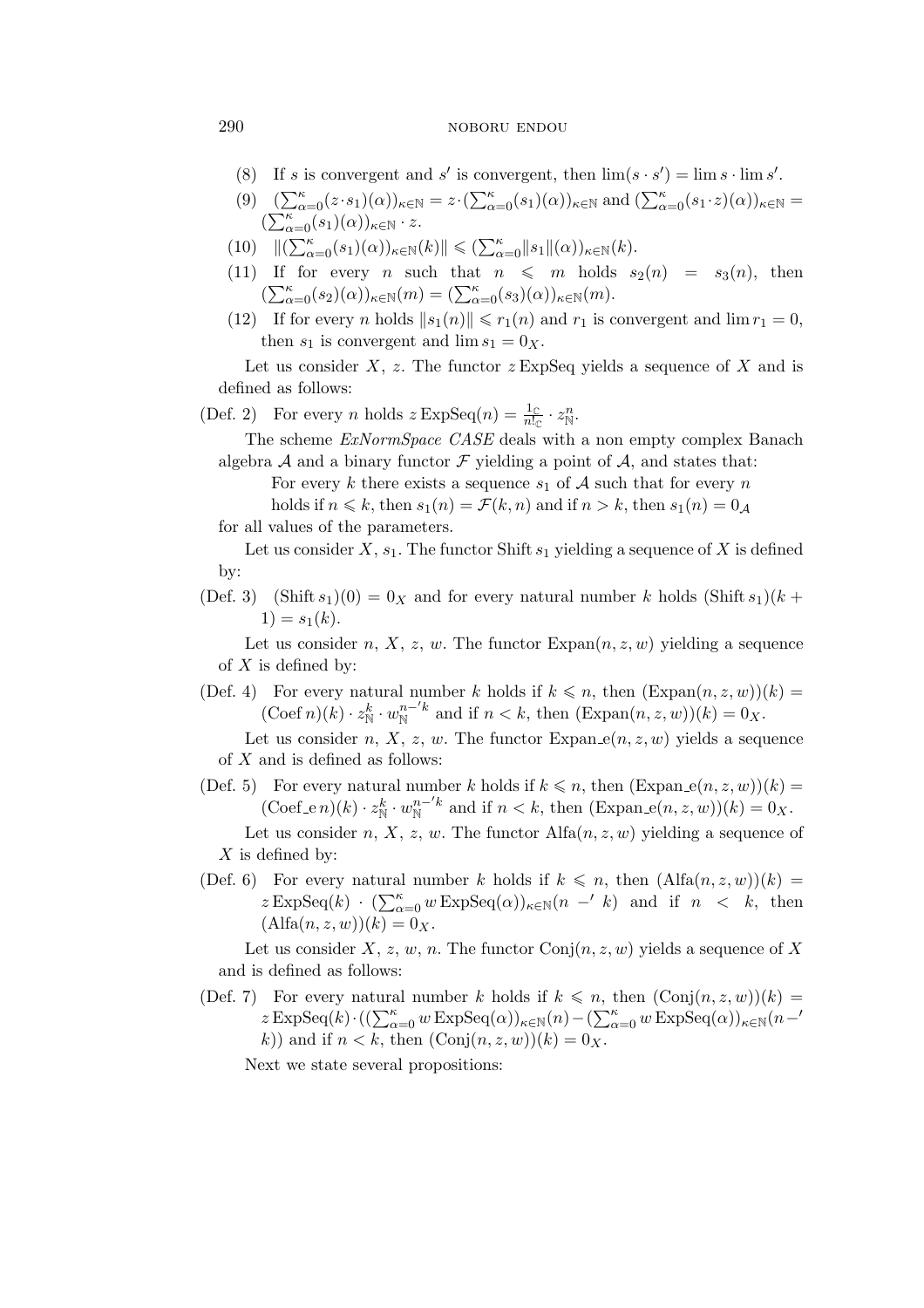- (13)  $z \operatorname{ExpSeq}(n+1) = \frac{1_{\mathbb{C}}}{(n+1)+0i} \cdot z \cdot z \operatorname{ExpSeq}(n)$  and  $z \operatorname{ExpSeq}(0) = \mathbf{1}_X$  and  $||z \operatorname{ExpSeq}(n)|| \le ||z|| \operatorname{ExpSeq}(n).$
- (14) If  $0 < k$ , then  $(\text{Shift } s_1)(k) = s_1(k 1)$ .
- (15)  $(\sum_{\alpha=0}^{\kappa} (s_1)(\alpha))_{\kappa \in \mathbb{N}}(k) = (\sum_{\alpha=0}^{\kappa} (\text{Shift } s_1)(\alpha))_{\kappa \in \mathbb{N}}(k) + s_1(k).$
- (16) For all z, w such that z, w are commutative holds  $(z + w)_{\mathbb{N}}^n =$  $(\sum_{\alpha=0}^{\kappa}(\text{Expan}(n,z,w))(\alpha))_{\kappa\in\mathbb{N}}(n).$
- (17) Expan<sub>-</sub>e(*n*, *z*, *w*) =  $\frac{1_C}{n!_C} \cdot \text{Expan}(n, z, w)$ .
- (18) For all z, w such that z, w are commutative holds  $\frac{1_C}{n!_C} \cdot (z+w)_N^n =$  $(\sum_{\alpha=0}^{\kappa}(\text{Expan}.e(n,z,w))(\alpha))_{\kappa\in\mathbb{N}}(n).$
- (19)  $0_X$  ExpSeq is norm-summable and  $\sum (0_X \text{ExpSeq}) = \mathbf{1}_X$ .

Let us consider X and let z be an element of X. One can check that  $z \, \text{ExpSeq}$ is norm-summable.

We now state a number of propositions:

- (20)  $z \text{ExpSeq}(0) = \mathbf{1}_X$  and  $(\text{Expan}(0, z, w))(0) = \mathbf{1}_X$ .
- (21) If  $l \le k$ , then  $(Alfa(k + 1, z, w))(l) = (Alfa(k, z, w))(l) + (Expan_e(k + 1, z, w))(l)$  $(1, z, w))(l).$
- (22)  $(\sum_{\alpha=0}^{\kappa} (A \text{lfa}(k+1, z, w))(\alpha))_{\kappa \in \mathbb{N}}(k) = (\sum_{\alpha=0}^{\kappa} (A \text{lfa}(k, z, w))(\alpha))_{\kappa \in \mathbb{N}}(k) +$  $\left(\sum_{\alpha=0}^{\kappa}$ (Expan<sub>-</sub>e(k + 1, z, w))( $\alpha$ ))<sub>k∈N</sub>(k).
- (23)  $z \operatorname{ExpSeq}(k) = (\operatorname{Expan}\nolimits_e(k, z, w))(k).$
- (24) For all z, w such that z, w are commutative holds  $(\sum_{\alpha=0}^{k} z +$  $w \operatorname{ExpSeq}(\alpha)$ <sub>k∈N</sub> $(n) = (\sum_{\alpha=0}^{\kappa} (\operatorname{Alfa}(n, z, w))(\alpha))_{\kappa \in \mathbb{N}}(n).$
- (25) For all  $z, w$  such that  $z, w$  are commutative holds  $(\sum_{\alpha=0}^{\kappa} z \operatorname{ExpSeq}(\alpha))_{\kappa \in \mathbb{N}} (k) \cdot (\sum_{\alpha=0}^{\kappa} w \operatorname{ExpSeq}(\alpha))_{\kappa \in \mathbb{N}} (k) - (\sum_{\alpha=0}^{\kappa} z +$  $w \text{ExpSeq}(\alpha)_{\kappa \in \mathbb{N}}(k) = (\sum_{\alpha=0}^{\kappa} (\text{Conj}(k, z, w))(\alpha))_{\kappa \in \mathbb{N}}(k).$
- $(26)$   $0 \leqslant ||z|| \operatorname{ExpSeq}(n).$
- $(27)$   $\|(\sum_{\alpha=0}^{\kappa} z \operatorname{ExpSeq}(\alpha))_{\kappa \in \mathbb{N}}(k)\| \leq (\sum_{\alpha=0}^{\kappa} \|z\| \operatorname{ExpSeq}(\alpha))_{\kappa \in \mathbb{N}}(k)$  and  $\left(\sum_{\alpha=0}^{\infty} ||z|| \operatorname{ExpSeq}(\alpha)\right)_{\kappa \in \mathbb{N}}(k) \leqslant \sum_{\alpha=0}^{\infty} (||z|| \operatorname{ExpSeq})$  and  $\|(\sum_{\alpha=0}^{\kappa} z \operatorname{ExpSeq}(\alpha))_{\kappa \in \mathbb{N}}(k)\| \leqslant \sum_{\alpha=0}^{\kappa} (\|z\| \operatorname{ExpSeq}).$
- $(28)$   $1 \leqslant \sum (\|z\| \operatorname{ExpSeq}).$
- (29)  $|(\sum_{\alpha=0}^{\kappa}||z|| \operatorname{ExpSeq}(\alpha))_{\kappa \in \mathbb{N}}(n)| = (\sum_{\alpha=0}^{\kappa}||z|| \operatorname{ExpSeq}(\alpha))_{\kappa \in \mathbb{N}}(n)$  and if  $n \leq m$ , then  $|(\sum_{\alpha=0}^{\kappa}||z|| \operatorname{ExpSeq}(\alpha))_{\kappa\in\mathbb{N}}(m) - (\sum_{\alpha=0}^{\kappa}||z|| \operatorname{ExpSeq}(\alpha))_{\kappa\in\mathbb{N}}(n)|$  $= (\sum_{\alpha=0}^{\kappa} ||z|| \operatorname{ExpSeq}(\alpha))_{\kappa \in \mathbb{N}}(m) - (\sum_{\alpha=0}^{\kappa} ||z|| \operatorname{ExpSeq}(\alpha))_{\kappa \in \mathbb{N}}(n).$
- $(30)$   $|(\sum_{\alpha=0}^{\kappa}||\text{Conj}(k, z, w)||(\alpha))_{\kappa \in \mathbb{N}}(n)| = (\sum_{\alpha=0}^{\kappa}||\text{Conj}(k, z, w)||(\alpha))_{\kappa \in \mathbb{N}}(n).$
- (31) For every real number p such that  $p > 0$  there exists n such that for every k such that  $n \leq k$  holds  $|(\sum_{\alpha=0}^{\kappa} ||\text{Conj}(k, z, w)||(\alpha))_{\kappa \in \mathbb{N}}(k)| < p$ .
- (32) For every  $s_1$  such that for every k holds  $s_1(k) =$  $(\sum_{\alpha=0}^{\kappa}(\text{Conj}(k, z, w))(\alpha))_{\kappa \in \mathbb{N}}(k)$  holds  $s_1$  is convergent and lim  $s_1 = 0_X$ .

Let us consider X. The functor  $\exp X$  yields a function from the carrier of  $X$  into the carrier of  $X$  and is defined by: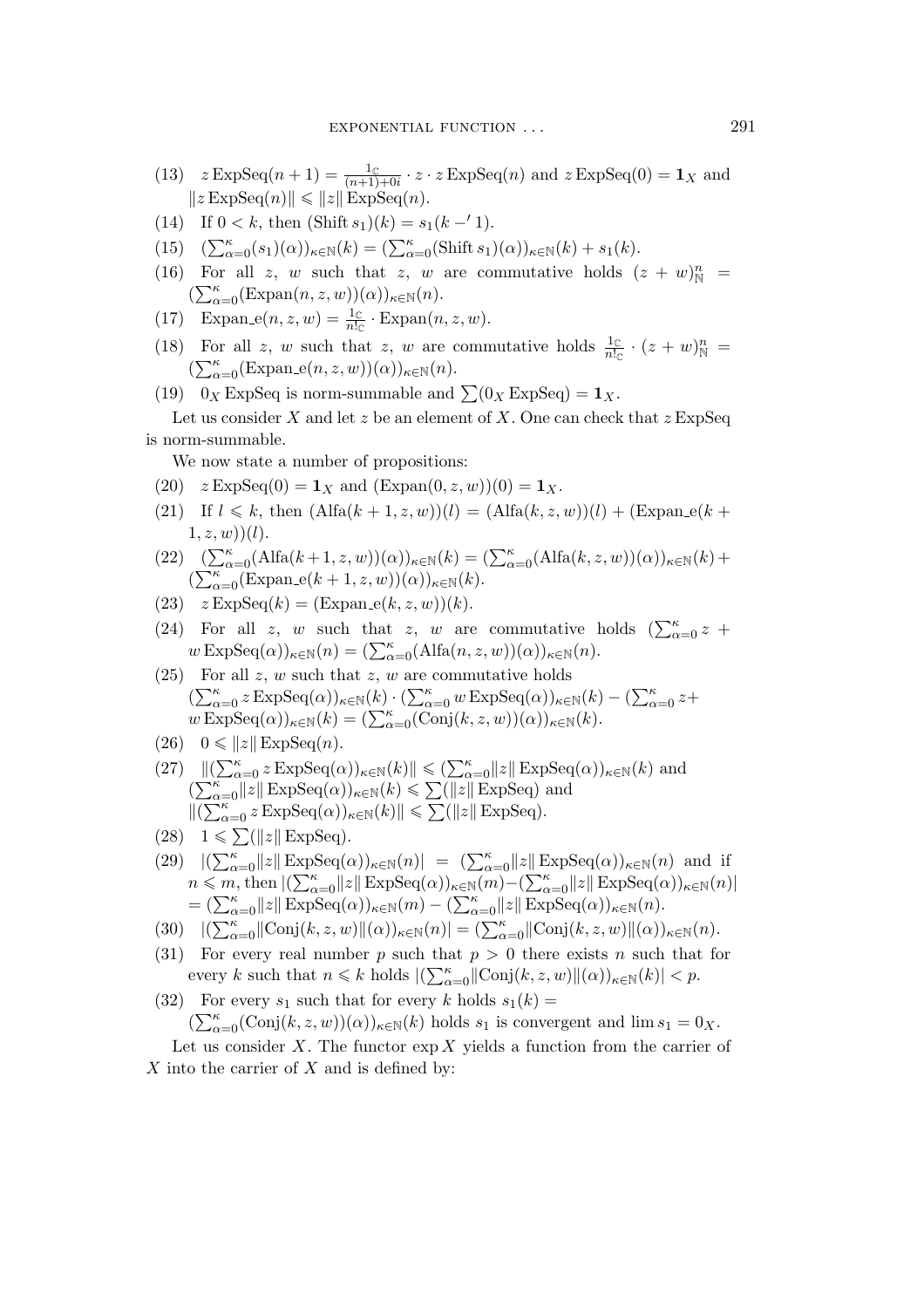- (Def. 8) For every element z of the carrier of X holds  $(\exp X)(z) = \sum (z \operatorname{ExpSeq})$ . Let us consider  $X$ , z. The functor  $\exp z$  yielding an element of X is defined as follows:
- (Def. 9)  $\exp z = (\exp X)(z)$ .

The following propositions are true:

- (33) For every z holds  $\exp z = \sum (z \operatorname{ExpSeq}).$
- (34) Let given  $z_1$ ,  $z_2$ . Suppose  $z_1$ ,  $z_2$  are commutative. Then  $\exp(z_1 + z_2) =$  $\exp z_1 \cdot \exp z_2$  and  $\exp(z_2+z_1) = \exp z_2 \cdot \exp z_1$  and  $\exp(z_1+z_2) = \exp(z_2+z_1)$  $z_1$ ) and exp  $z_1$ , exp  $z_2$  are commutative.
- (35) For all  $z_1, z_2$  such that  $z_1, z_2$  are commutative holds  $z_1 \cdot \exp z_2 = \exp z_2 \cdot z_1$ .
- $(36) \quad \exp(0_X) = \mathbf{1}_X.$
- (37)  $\exp z \cdot \exp(-z) = \mathbf{1}_X$  and  $\exp(-z) \cdot \exp z = \mathbf{1}_X$ .
- (38) exp z is invertible and  $(\exp z)^{-1} = \exp(-z)$  and  $\exp(-z)$  is invertible and  $(\exp(-z))^{-1} = \exp z$ .
- (39) For every z and for all complex numbers s, t holds  $s \cdot z$ ,  $t \cdot z$  are commutative.
- (40) Let given z and s, t be complex numbers. Then  $\exp(s \cdot z) \cdot \exp(t \cdot z) =$  $\exp((s+t)\cdot z)$  and  $\exp(t\cdot z)\cdot \exp(s\cdot z) = \exp((t+s)\cdot z)$  and  $\exp((s+t)\cdot z) =$  $\exp((t+s)\cdot z)$  and  $\exp(s\cdot z)$ ,  $\exp(t\cdot z)$  are commutative.

## **REFERENCES**

- [1] Grzegorz Bancerek. The fundamental properties of natural numbers. *Formalized Mathematics*, 1(**1**):41–46, 1990.
- [2] Grzegorz Bancerek. The ordinal numbers. *Formalized Mathematics*, 1(**1**):91–96, 1990.
- [3] Czesław Byliński. The complex numbers. *Formalized Mathematics*, 1(**3**):507–513, 1990.
- [4] Czesław Byliński. Functions and their basic properties. *Formalized Mathematics*, 1(**1**):55– 65, 1990.
- [5] Czesław Byliński. Functions from a set to a set. *Formalized Mathematics*, 1(**1**):153–164, 1990.
- [6] Noboru Endou. Banach algebra of bounded complex linear operators. *Formalized Mathematics*, 12(**3**):237–242, 2004.
- [7] Noboru Endou. Complex linear space and complex normed space. *Formalized Mathematics*, 12(**2**):93–102, 2004.
- [8] Noboru Endou. Series on complex Banach algebra. *Formalized Mathematics*, 12(**3**):281– 288, 2004.
- [9] Krzysztof Hryniewiecki. Basic properties of real numbers. *Formalized Mathematics*, 1(**1**):35–40, 1990.
- [10] Jarosław Kotowicz. Convergent sequences and the limit of sequences. *Formalized Mathematics*, 1(**2**):273–275, 1990.
- [11] Jarosław Kotowicz. Monotone real sequences. Subsequences. *Formalized Mathematics*, 1(**3**):471–475, 1990.
- [12] Jarosław Kotowicz. Real sequences and basic operations on them. *Formalized Mathematics*, 1(**2**):269–272, 1990.
- [13] Eugeniusz Kusak, Wojciech Leończuk, and Michał Muzalewski. Abelian groups, fields and vector spaces. *Formalized Mathematics*, 1(**2**):335–342, 1990.
- [14] Takaya Nishiyama and Yasuho Mizuhara. Binary arithmetics. *Formalized Mathematics*, 4(**1**):83–86, 1993.